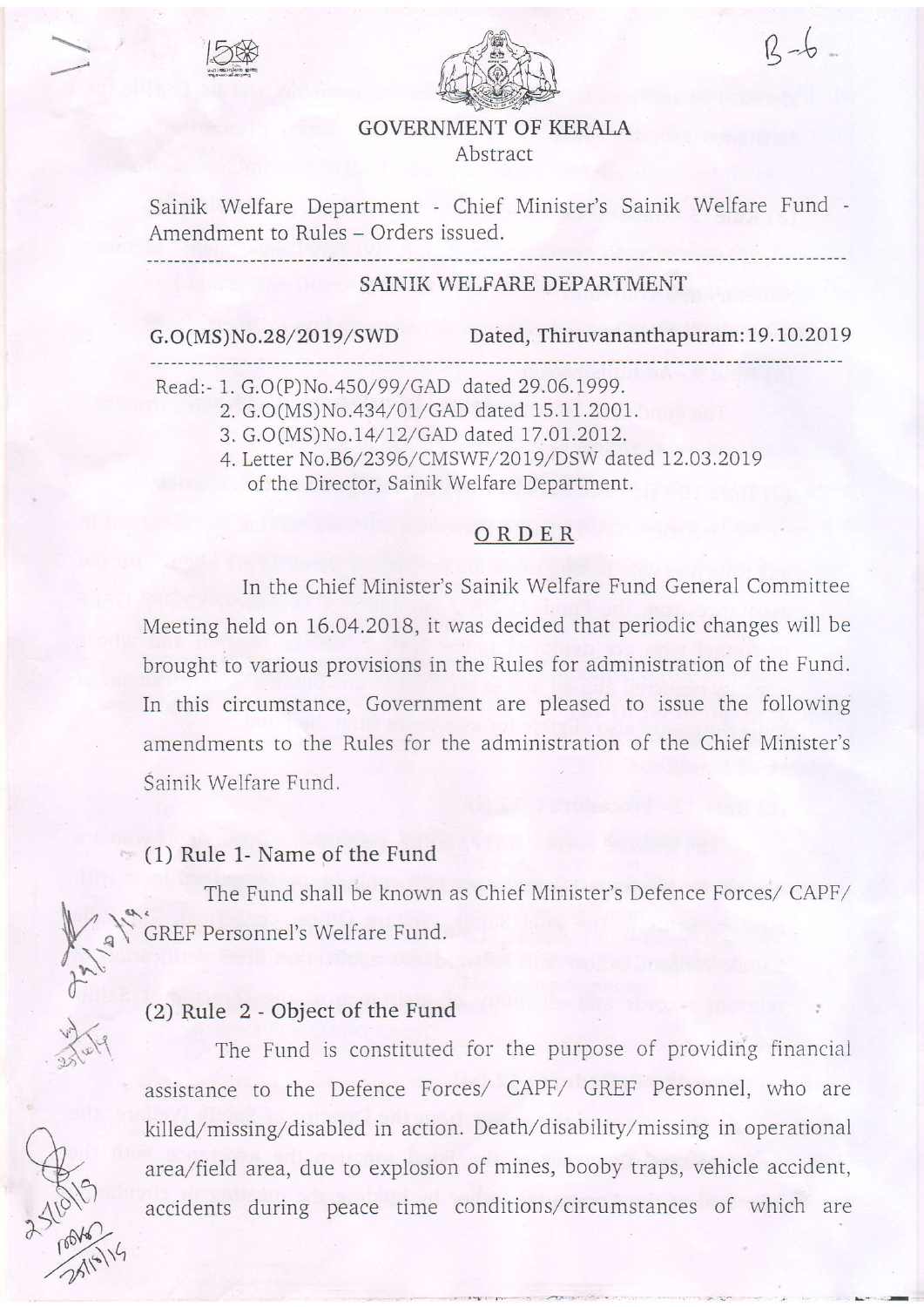identical to activities during operational engagements will be eligible for assistance from this Fund.

# (3) Rule 5 - General Committee

Secretary to Government, Sainik Welfare Department- Member Secretary and Convenor.

# (4) Rule 9 - Administration

The Fund shall be administered by the Sainik Welfare Department.

# (5) Rule 10 - Defence Personnel to be changed as Beneficiaries

Defence /CAPF/ GREF Personnel who are serving /have served in any rank and who belong to Kerala by birth or domicile are eligible for the assistance from the Fund. Death / Disability of Defence / CAPF/ GREF personnel who are deployed under United Nations Mission and whose casualty occurred abroad and is certified as attributable to Government of India duties are also eligible for assistance from the Fund.

# (6) Rule 12 - Procedure : 12 (i)

The Defence Force / CAPF/ GREF personnel / Dependents who are eligible for the financial assistance will apply in the prescribed form with all documents to the Zilla Sainik Welfare Officer concerned. The Zilla Sainik Welfare Officer will forward the application after verification of relevant records and eligibility of assistance to the Director of Sainik Welfare.

# Rule 12 - Procedure : 12 (vi)

On receipt of the report from the Director of Sainik Welfare, the Secretary and Convener of the Fund sanction the assistance with the approval of the Committee either by holding the meeting or circulating